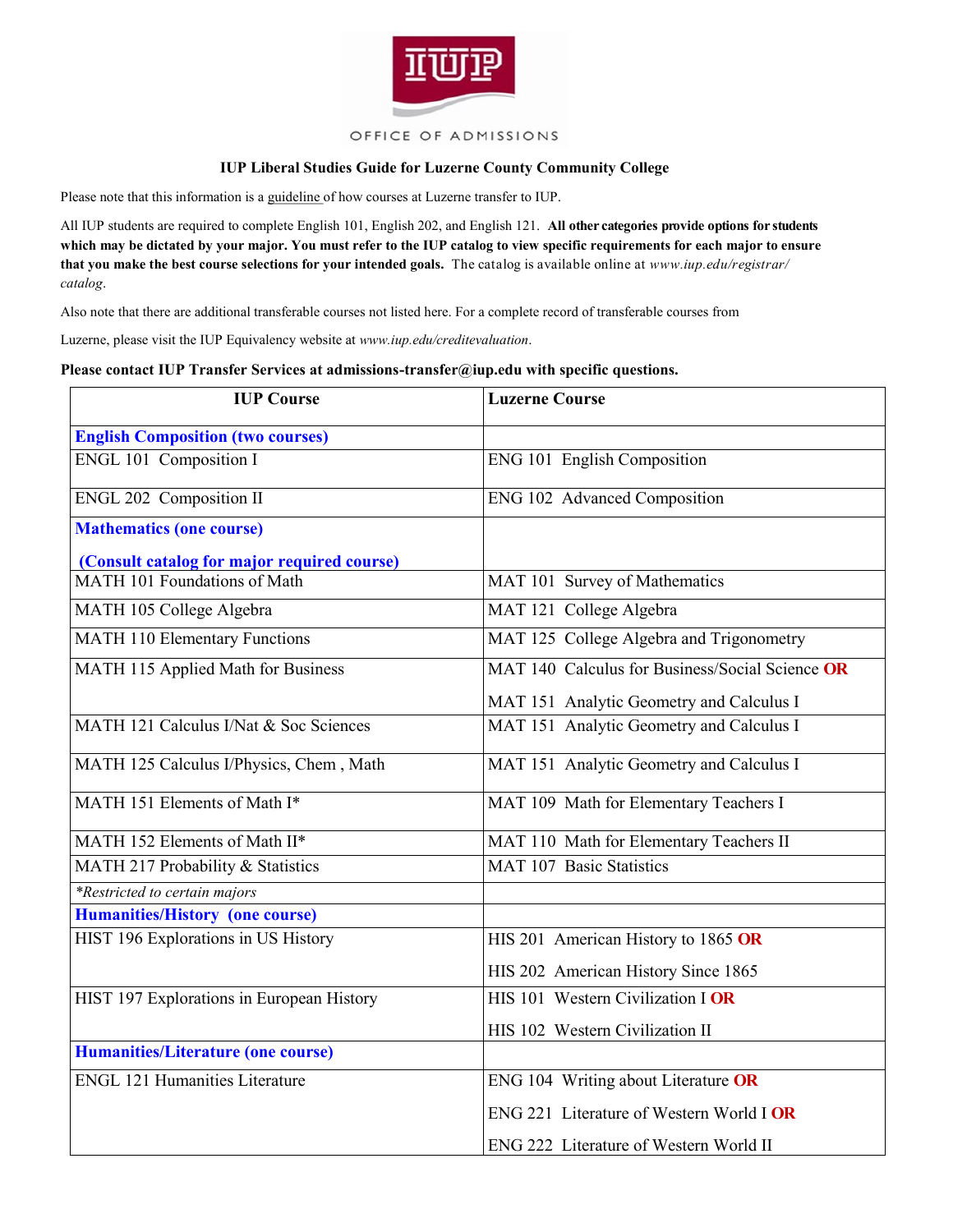| <b>IUP Course</b>                                                  | <b>Luzerne Course</b>                       |
|--------------------------------------------------------------------|---------------------------------------------|
| <b>Humanities/Philosophy or Religious Studies</b>                  |                                             |
| (one course)                                                       |                                             |
| PHIL 100 Intro to Philosophy                                       | PHI 150 Introduction to Philosophy          |
| PHIL 122 Contemporary Moral Issues                                 | PHI 151 Introduction to Ethics              |
| <b>Fine Arts (one course)</b>                                      |                                             |
| ARHI 101 Intro to Art                                              | ART 110 Art Appreciation                    |
| MUHI 101 Intro to Music                                            | MUS 150 Music Appreciation                  |
| THTR 101 Intro to Theater                                          | THTR 100 Introduction to Theatre            |
| <b>Natural Science Lab Courses</b>                                 |                                             |
| (Consult catalog for major required courses)                       |                                             |
| BIOL 103 Life on Earth                                             | BIO 121 General Biology                     |
| BIOL 104 How the Human Body Works                                  | BIO 122 General Biology II                  |
| CHEM 101 College Chemistry I                                       | CHE 131 Principles of Chemistry I           |
| CHEM 111 General Chemistry I                                       | CHE 151 General Chemistry I                 |
| CHEM 112 General Chemistry II                                      | CHE 152 General Chemistry II                |
| PHYS 111/121 Physics I/lab                                         | PHY 131 General Physics I                   |
| PHYS 112/122 Physics II with lab                                   | PHY 141 General Physics II                  |
| PHYS 131/141 Physics I/lab (Calculus)                              | PHY 151 Calculus Based Physics I            |
| PHYS 132/142 Physics II/lab (Calculus)                             | PHY 152 Calculus Based Physics II           |
| <b>Natural Science Non-lab Courses</b>                             |                                             |
| (Consult catalog for major required course)                        |                                             |
| <b>BIOL 114 Environmental Biology</b>                              | BIO 160 Principles of Environmental Science |
| CHEM 105 The Forensic Chemistry of CSI                             | PHY 102 Earth and Space Science             |
| GEOS 105 Exploring the Universe                                    | PHY 111 Descriptive Astronomy               |
| <b>Science Courses for ECSP Majors-take 2 at</b><br><b>Luzerne</b> |                                             |
| SCI 101 Fundamentals of Physics                                    | No Equivalent                               |
| SCI 102 Fundamentals of Chemistry                                  | CHE 111 Fundamentals of Chemistry           |
| SCI 103 Fundamentals of Earth and Space Science                    | PHY 102 Earth and Space Science             |
| SCI 104 Fundamentals of Environmental Biology                      | BIO 160 Principles of Environmental Science |